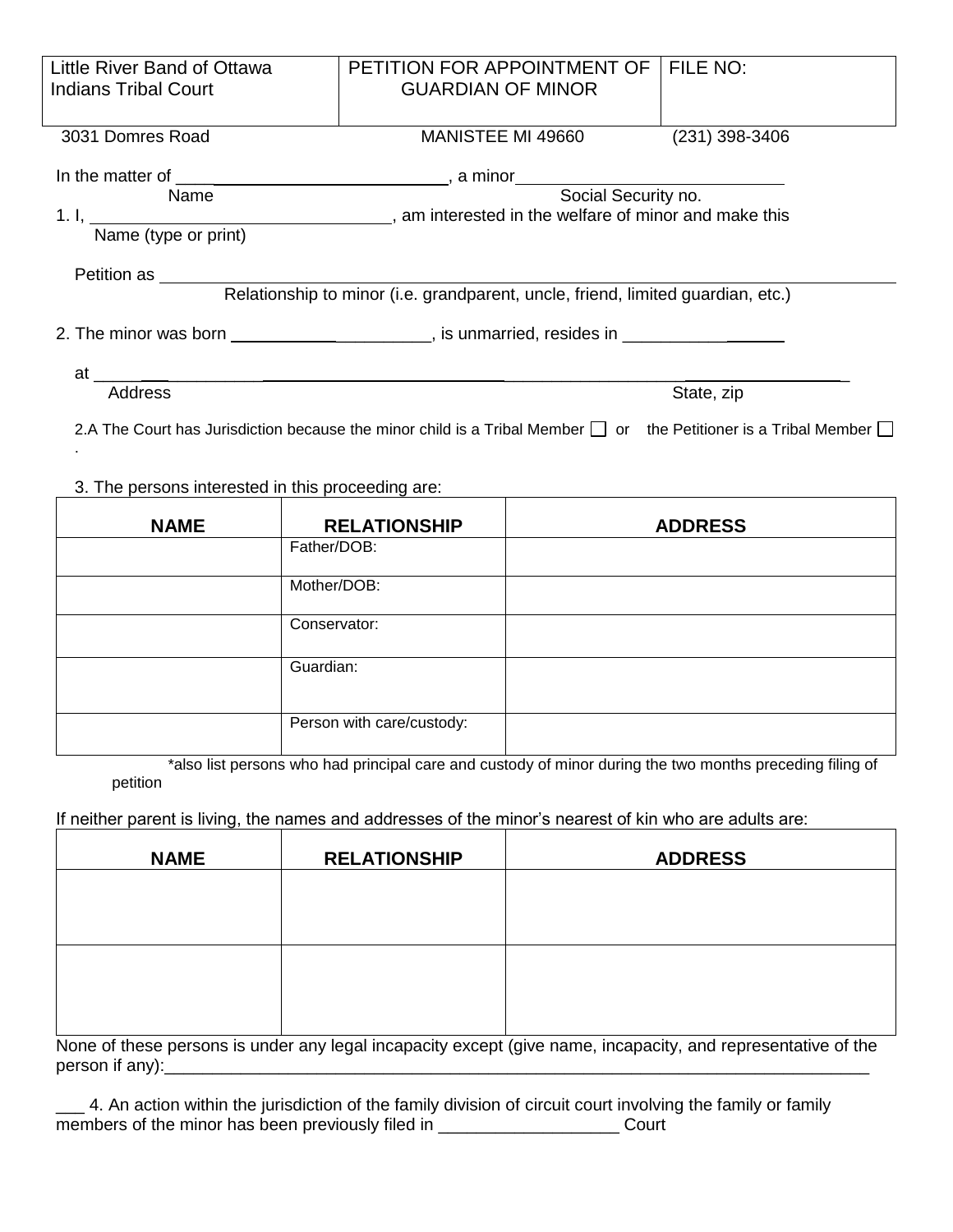Case No.  $\frac{1}{\sqrt{1-\frac{1}{2}}}\$ , was assigned by Judge $\frac{1}{\sqrt{1-\frac{1}{2}}}\$ , and  $\frac{1}{\sqrt{1-\frac{1}{2}}}\$  is no longer pending.

5. The minor is a member of /eligible for membership in an American Indian tribe/band:

\_\_\_\_\_\_\_\_\_\_\_\_\_\_\_\_\_\_ Name of tribe/band

6. The minor is in need of a guardian because:

a.  $\Box$  The parental rights of both parents or of the surviving parent have been terminated or suspended by:

 $\Box$  Death (certificate attached)  $\Box$  a prior court order other than an order appointing a limited guardian of the minor (copy attached)

 $\Box$  disappearance  $\Box$  confinement in a place of detention

 $\Box$  judgment of divorce or separate maintenance (copy attached)

 $\Box$  judicial determination of mental incompetence (order attached)

\_\_\_\_\_\_\_\_\_\_\_\_\_\_\_\_\_\_\_\_\_\_\_\_\_\_\_\_\_\_\_\_\_\_\_\_\_\_\_\_\_\_\_\_\_\_\_\_\_

## **OR**

 $b. \Box$  The parent(s) have permitted the minor to reside with another person and have not provided that other person with the legal authority for the care and maintenance of the minor and the minor is not residing with a parent at the time.

## **OR**

 $c.$   $\square$  The biological parents of the minor were never married to each other and the custodial parent

□ died □ has disappeared since \_\_\_\_\_\_\_\_\_\_\_\_\_\_\_\_\_\_\_\_\_\_\_, and the other parent has not been granted legal custody by court order.

The proposed guardian is related to the minor within the fifth degree by marriage, blood, or adoption.

□ 7. A temporary guardian is necessary because:

| <b>I REQUEST:</b>                   |                       |                                                                                                               |               |  |
|-------------------------------------|-----------------------|---------------------------------------------------------------------------------------------------------------|---------------|--|
| 8.                                  | whose address is ____ |                                                                                                               |               |  |
| Name                                |                       | Address                                                                                                       |               |  |
|                                     |                       | be appointed guardian of the minor's person and estate.                                                       |               |  |
| City/Township                       | <b>State</b>          | Zip                                                                                                           |               |  |
|                                     |                       | 9. The court order the parent(s) to provide reasonable support for and visitation and contact with the minor. |               |  |
| information, knowledge, and belief. |                       | I declare that this petition has been examined by me and that its contents are true to the best of my         |               |  |
| Date                                |                       | Date                                                                                                          |               |  |
| <b>Signature of Petitioner</b>      |                       | <b>Signature of Petitioner</b>                                                                                |               |  |
| Address                             |                       | Address                                                                                                       |               |  |
| City, state, zip                    | Telephone No.         | City, State, zip                                                                                              | Telephone No. |  |